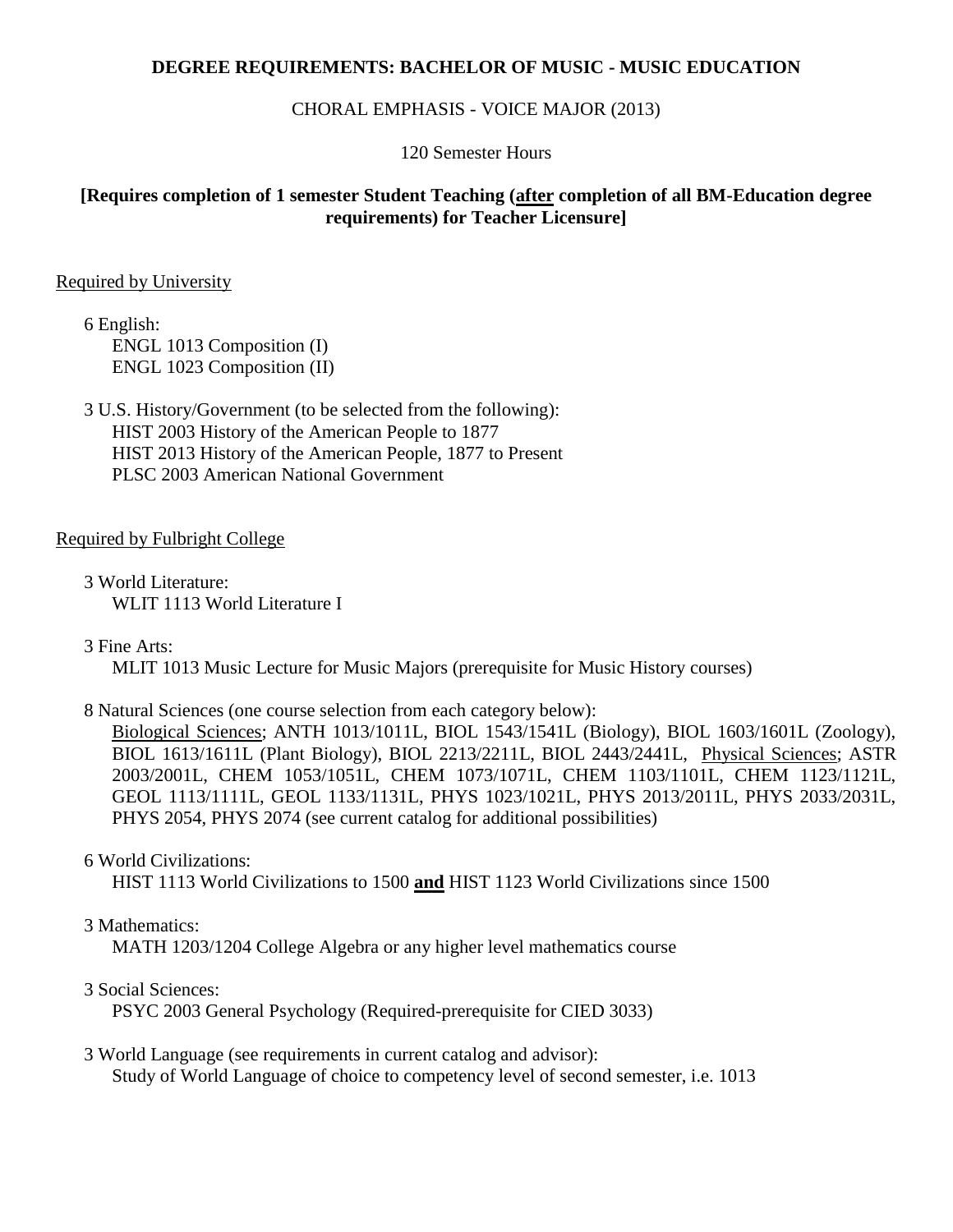Required by Music Department Theory/Aural Perception: 15 Hours MUTH 1003 Basic Musicianship<sup>1</sup> MUTH 1603 Music Theory I MUTH 1621 Aural Perception I MUTH 1631 Aural Perception II MUTH 2603 Music Theory II MUTH 2621 Aural Perception III MUTH 2631 Aural Perception IV MUTH 3613 Form and 20th Century Techniques MUTH 4612 Orchestration Class Piano: 4 hours2 MUAC 1221 Piano Class for Music Majors I MUAC 1231 Piano Class for Music Majors II MUAC 2221 Piano Class for Music Majors III MUAC 2231 Piano Class for Music Majors IV Class Instruments: 3 Hours (minimum) MUED 3911 Classroom Instruments in Music Education One or two more additional MUAC or MUED courses from MUAC 1321, MUAC 1371, MUED 2532, MUED 2542, MUED 2552 Music Technology: 2 Hours (MUAC 1231 and sophomore standing required for enrollment) MUAC 2111 Music Technology I MUAC 2121 Music Technology II History/Literature: 6 Hours MUHS 3703 History of Music to 1800 MUHS 3713 History of Music from 1800 to Present Applied Music (Private):  $15$  Hours<sup>3</sup> MUAP 110V (2 hours; one hour for 2 semesters), 210V (3 hours: 2 hours in one semester and 1 hour in one semester, one hour semesters to allow for registration of MUAC 1121, 1141, 1151 Italian, German, French for Singers) MUAP 310V (4 hours), 410V (1 hour) taken in conjunction with MUAP 3201 Recital I (1 hour) MUAP 1001 Secondary Piano (2 hours) MUAP Secondary/MUAC (1 hour): consult advisor; piano generally recommended Vocal Diction: 3 Hours4 MUAC 1121, 1141, 1151 Italian, German, French Diction for Singers Pedagogy: 2 Hours MUPD 3801 Conducting MUPD 3861 Conducting Vocal Music Ensemble: 8 Hours - to be selected from MUEN 1411, 2411, 3411, 4411, 4611 Concert Choir or MUEN 1451, 2451, 3451, 4451, 4651 Schola Cantorum (may substitute MUEN 3401 or 4401 only after 4 semesters of Concert Choir or Schola)